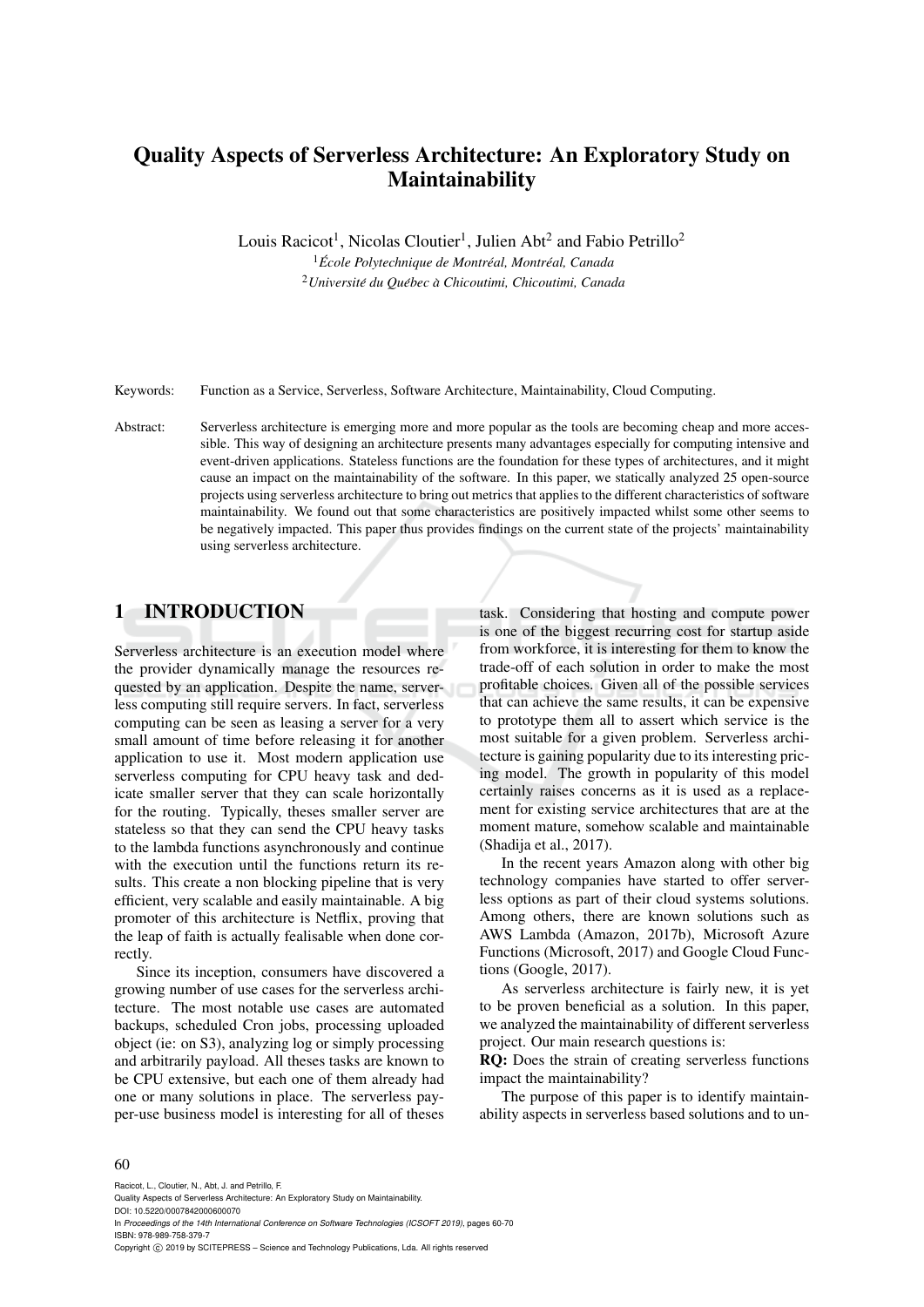cover those findings for potential future researches. Furthermore, we will discuss the current popular methods for deploying serverless solutions and current trends in configuration management for this type of project. To present our results and discussions, we first define what is serverless architecture. Then, we present the related work. After that, present be presented our methodology along with our results. We then discuss our findings. Finally, we present our conclusion and future work.

### 2 BACKGROUND

#### 2.1 Serverless and FaaS

*Serverless architecture* is a model of cloud computing services that cloud providers offer and manage dynamically allocated computational resources, pricing by consumed resources (for example number of requests) rather than on prepaid units of capacity. Sbarski (Sbarski, 2016) defined five principles of serverless architectures:

- 1. Use a compute service to execute code on demand (no servers).
- 2. Write single-purpose stateless functions.
- 3. Design push-based, event-driven pipelines.
- 4. Create thicker, more powerful front ends.
- 5. Embrace third-party services.

*Function as a service (FaaS)* is a type of serverless architecture that implies a service written with a set of individual functions which are all entry points in the program. These functions are individually deployed and versioned, and are stateless in the sense that each public function call is run in a new runtime environment. Persistence is only available through external storage solutions such as a database. In fact, Faas is one way to implement serverless architecture.

In general, theses functions are connected to the client services with an independent interface like a REST API. Stateless functions are usually better for short-run time execution even if it is possible to let it run longer. It is usually designed to respond to a query, process some data and give a response. It is not designed be pending and waiting for other queries. The figure 1 is an example of a typical function as a service.

Compared to other solutions such as PaaS, SaaS or IaaS (*Infrastructure as a Service*), FaaS is the solution that allows the most control over the code while allowing no control at all over the infrastructure. That way, developers are able to focus only on the code



Figure 1: Example of a Stateless Function Generic Architecture on AWS Lambda (Golden, 2016).

and its deployment when the FaaS provider takes care of the whole server infrastructure and configuration (Baldini et al., 2017).

Notably, a serverless architecture is more costefficient than owning or renting a cluster due to the periods of non-utilization that are not billed to the consumer. A serverless architecture also make the code development easier, since the multi-threading and the scaling is taken care of by the provider. In counterparts, a serverless architecture suffer from some latency when a function has to be initiated after not being used for a long period of time. Also, for very high CPU intensive task, a serverless architecture might not be suited due to the limited resources allocated for each function. Finally, the consumer does not have the control of their server. This can make the deployment, the monitoring harder. This also constraint the user to a small subset of languages.

#### 2.2 Maintainability

Software maintainability can be described by "*the ease with which a software system or component can be modified to correct faults, improve performance or other attributes, or adapt to a changed environment*" (Committee et al., 1990).

Furthermore, the international standard ISO/IEC 25010:2011 defines maintainability as the "*degree of effectiveness and efficiency with which a product or system can be modified by the intended maintainers* " and breaks it down into five subcategories: *modularity*, *reusability*, *analysability*, *modifiability* and *testability* (ISO/IEC, 2010). It also states that maintainability includes the installation of updates and upgrades, which, in the context of FaaS, can be interpreted as the deployment.

Multiple definitions of maintainability by different software quality models exist. The McCall model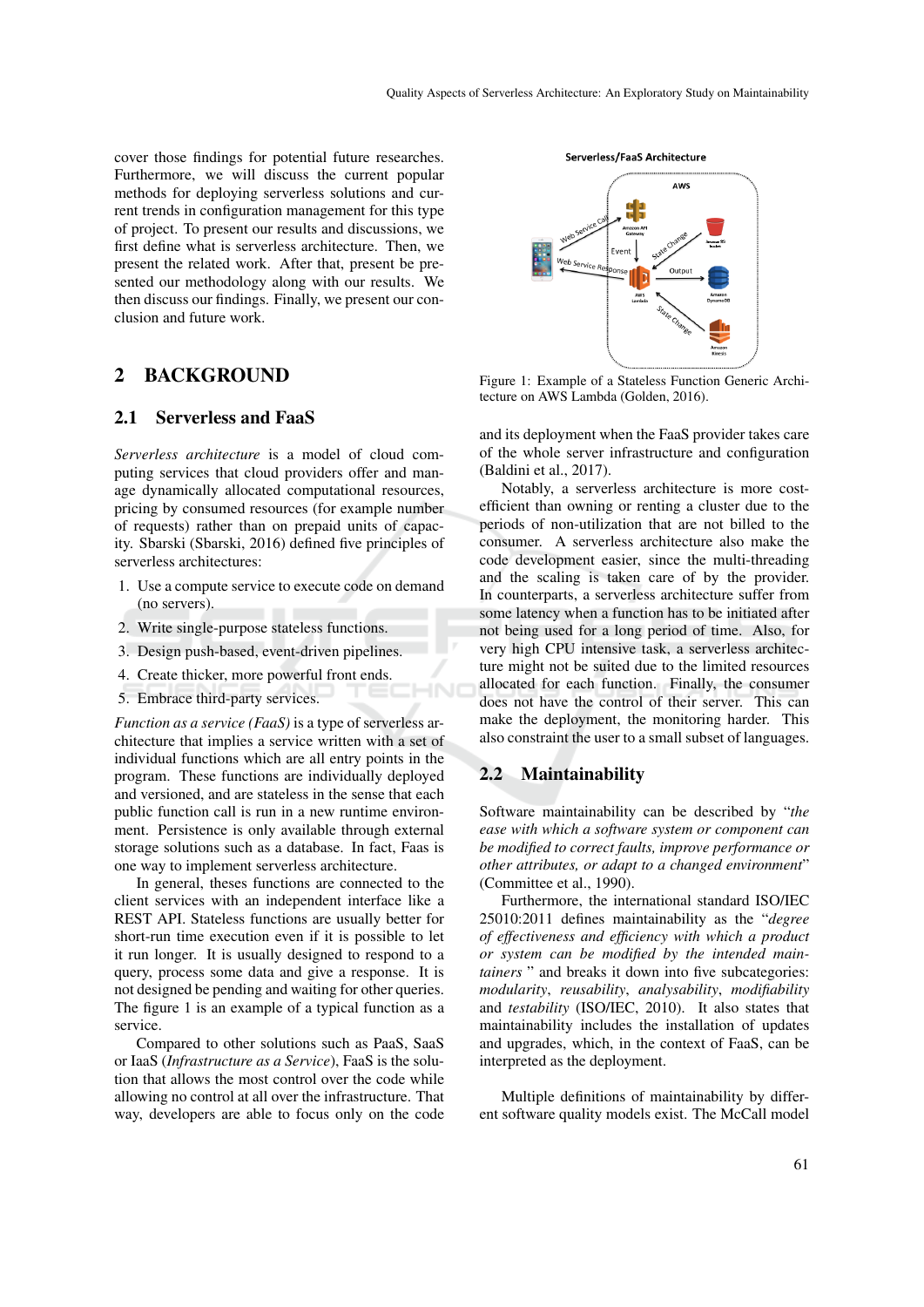(Cavano and McCall, 1978) describes maintainability using four criteria:

- Simplicity
- Conciseness
- Self-descriptiveness
- Modularity

Similarly, the Boehm's quality model (Boehm et al., 1976) defines maintainability as a product of multiple characteristics

- Testability
- Understandability
- Modifiability

Which themselves depends upon multiple sub-characteristics which are *Consistency*, *Accessibility*, *Communicativeness*, *Structuredness*, *Self-descriptiveness*, *Conciseness*, *Legibility* and *Augmentability*.

Finally, ISO 25010 (ISO/IEC, 2010) describes maintainability as a product of a few sub-characteristics:

- Analysability
- Modifiability
- Testability
- Modularity
- Reusability

To help up having a better understanding of what maintainability is, we sum up all the characteristics of different quality models in *Table 1*.

Table 1: Relation between maintainability characteristics and quality model.

### Quality model

|                      | McCall | Boeln | 25010<br>$\overline{\text{SO}}$ |
|----------------------|--------|-------|---------------------------------|
| Simplicity           | X      |       |                                 |
| Conciseness          | X      | X     |                                 |
| Self-descriptiveness | X      | X     |                                 |
| Modularity           | X      |       | X                               |
| Testability          |        | X     | X                               |
| Understandability    |        | X     |                                 |
| Modifiability        |        | X     | X                               |
| Analysability        |        |       | X                               |
| Reusability          |        |       | X                               |

Visser (Visser et al., 2016) used ISO 25010 as quality model to define his metrics. An interesting part of his work is that even though simplicity and conciseness are not even part of ISO 25010, two metrics (*unit complexity* and *unit size*) can account for these characteristics. The understandability is the only characteristic not used in Visser's model. It can be calculated using the three metrics defined in Nazir's paper (Nazir et al., 2010). These metrics are namely *Inheritance*, *Coupling* and *Cohesion*. However, most of the projects we analyzed don't use classes and therefore the inheritance metric does not apply. Furthermore, we show in our results that projects using serverless technologies generally have a low coupling and are very small, which is a good sign for a strong cohesion. Because of that, we decided not to analyze understandability in detail, allowing us to use only Visser's model.

### 3 MAINTAINABILITY AND FaaS

In this section, we examine how a serverless architecture can impact the aspects of maintainability. For each of them, we formulate a hypothesis. This hypothesis will later on be verified based on the relation between the characteristics of maintainability and the empirically measurable properties of the system, as defined by Visser, as presented in *Table 2*.

Table 2: Relation of sub characteristics and system properties.



Relation of sub-characteristics and system properties (Visser et al., 2016)

### 3.1 Modularity

ISO25010 describes modularity as the "degree to which a system or computer program is composed of discrete components such that a change to one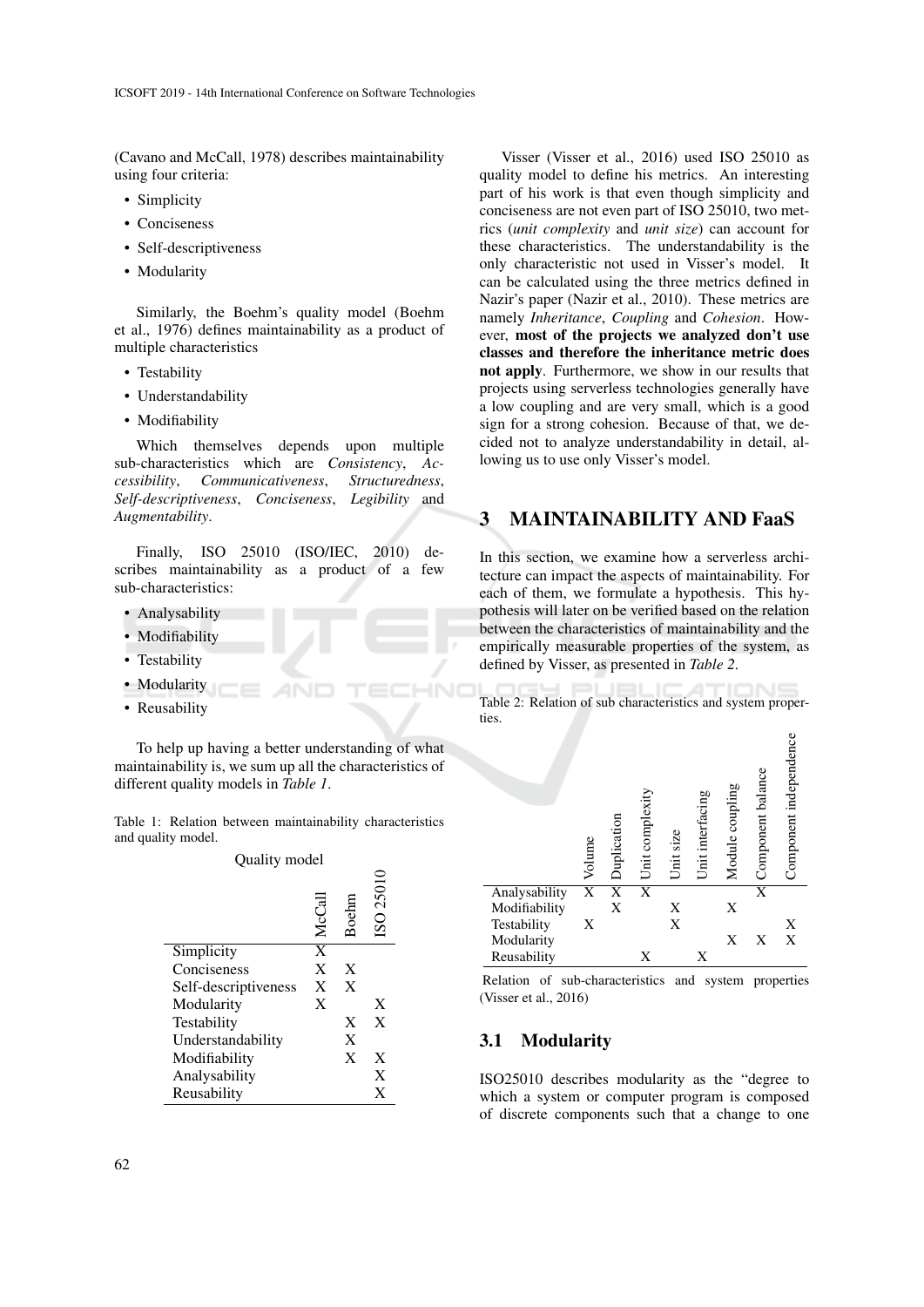component has minimal impact on other components."(ISO/IEC, 2010) If we assume that most serverless projects are designed using this guideline, it should imply that serverless architecture complies with the modularity aspect of maintainability. Consequently, we can formulate our first hypothesis:

H1: Software that uses serverless technologies have a low module coupling, their components are well balanced and are independent. Thus, it complies with the modularity aspect of maintainability.

### 3.2 Reusability

The reusability is the possibility of an asset to be used by more than one system. Since serverless functions are available by an HTTP request and that it runs completely independently from the software that uses it, we can suppose that serverless architecture enforce the reusability aspect of maintainability. As GC. Fox at al. stated, serverless is good for short-running, stateless and event-driven codes such as micro-services (Fox et al., 2017). Furthermore, because of the nature of a serverless function, it only has one interface available but does not enforce a maximum number of parameters. However, we still suppose that most developers keep a small number of parameters.

H2: Software that uses serverless technologies have small units of code with a small interface.

#### 3.3 Analysability

The analysability of a project describes how easy it is to diagnose and test the components of the project. Visser states that the metrics that have an impact on the analysability are the size of the code base, the amount of duplicated code, the size of the units of code and the balance of the components. Serverless providers, though they limit the execution time of a function, do not have any restrictions for its volume. It is possible to run large pieces of code as FaaS, but we suppose that most serverless code is quite small. As said previously, we also suppose that the unit size should be small. However, we think that a serverless architecture does not have a positive impact on the code duplication in the case where a project uses multiple serverless functions. Because all functions have to be independent, we expect to find the duplication of libraries and helper functions. Finally, we suppose that serverless architecture does not have an impact on the component balance.

H3: Software that uses serverless architecture has a small serverless code base and small units of code, but it has duplicate code.

### 3.4 Modifiability

The modifiability of a system represents how easy it is to modify the code without introducing defects or degrading the quality of the existing product (Committee et al., 1990). The modularity and the analysability influence the modifiability because it includes the coding activities as well as the design, the documentation and the validation of the new code. Factors that influence the modifiability are the amount of duplicated code, the complexity of the code units and the coupling between the modules.

H4: Software that uses serverless technologies tends to be easy to modify because it has simple units of code and low coupling.

### 3.5 Testability

The testability is the ease to define and execute tests. We already emit hypotheses concerning the volume of the code, the complexity of the code units and the component balance. However, we would like to add some qualitative details about this aspect. While tests can be easily defined and executed locally, the local environment might not behave exactly like the service provider. It is especially true if we want to test the execution time or if we have a lot of environment specific configuration. We can overcome these problems if the deployment on a test environment is easy to do. We will talk about this in the next subsection.

H5: Software that uses serverless technologies are easy to test because they have a small code base, they have simple units of code and they are made of independent components.

## 4 ASPECTS OF CODE MANAGEMENT

#### 4.1 Deployment

The ability to easily deploy or install an update is a crucial part of the maintainability. We consider that even if a code is very easy to modify, developers or release engineers need to be able to deploy their modifications quickly, without breaking the application or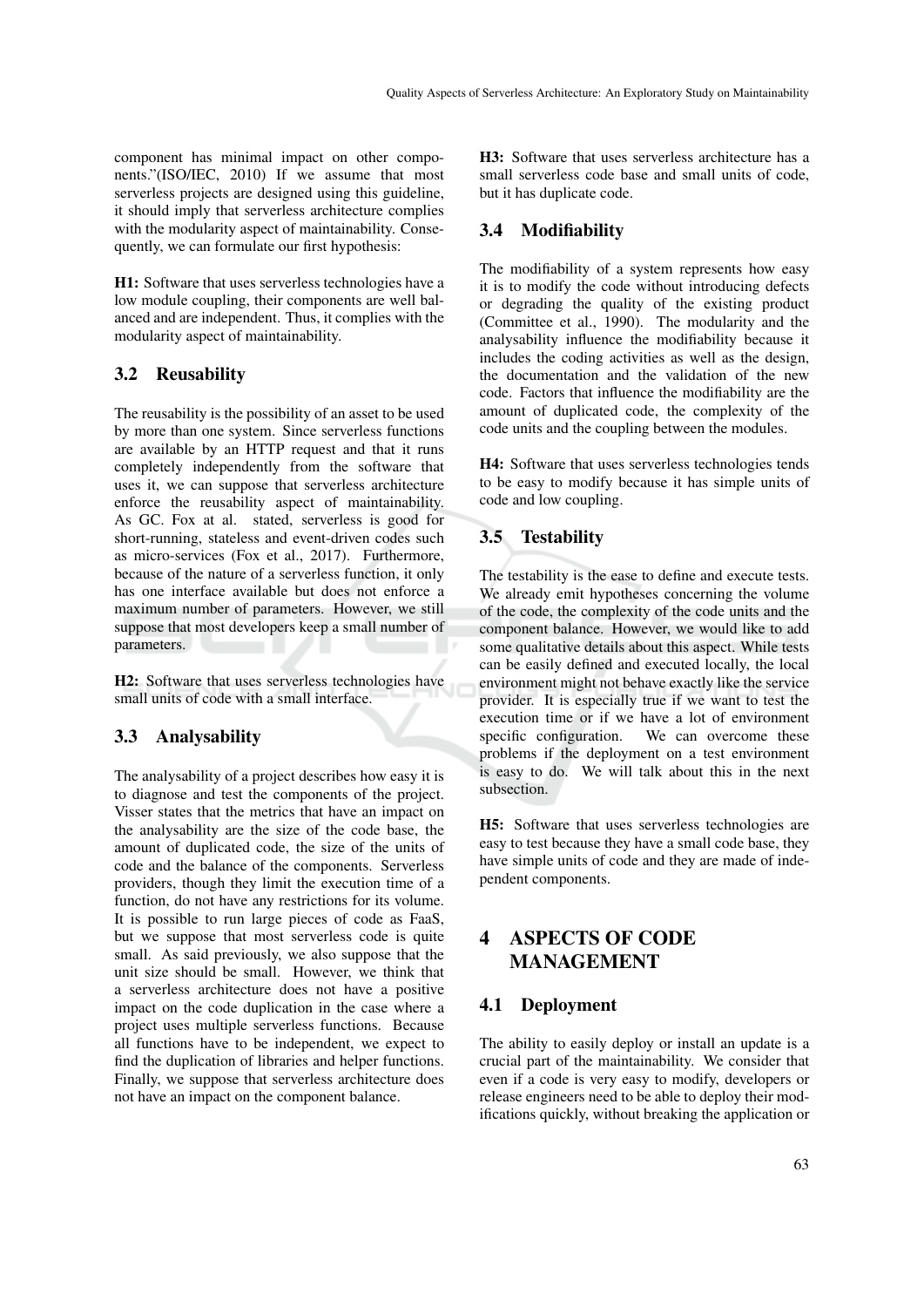introducing deployment-related issues. When we are talking about deploying a serverless function, things can become complicated. Multiple functions can require to be deployed at the same time if their interface or behaviour changes.

How do you deploy the application in those cases? Do you have to deploy the function and the client at the exact same time? What if the function has multiple clients? Does your provider allow to have multiple versions of the function at the same time? And if so, would your application be flexible enough to allow the coexistence of multiple version of the function without producing inconsistencies in your data? These questions cannot be answered by empirical data from the code so instead, we will bring what we have found in the literature to verify our hypothesis.

First of all, there are some tools that can ease the deployment. For example, the *Serverless Framework*(Framework, 2017) offers a range of functionalities to quickly put code into production with a variety of cloud services providers.

Another important part of the deployment is the management of deployed versions. If multiple clients are using FaaS, you might not want to upgrade them all at the same time if you upload a new version of your function that breaks the backward compatibility. Some providers such as AWS have a very straight forward versioning system that allow multiple versions of the same function to coexist. Other providers like Google Cloud and Microsoft Azure don't have such an easy way of managing versions.

In any cases, there seems to have a certain overhead in the management of versions and thus, we formulate the following hypothesis:

H6: The complexity of deployment of serverless software is harmful for its maintainability.

#### 4.2 Configuration Management

Because the serverless functions are completely independent from each other and from the client's software, they can be seen as a different program. They can also be developed and maintained by different teams, which makes each serverless function a different project. There is also an explicit dependency between the functions and their clients, and there can be dependencies between the serverless functions themselves. On a large scale, this can lead to complex dependency problems likes the ones that package managers have to handle, and we haven't found a real solution to that problem yet. The technologies are still

too young to be confronted to this problem, but it is something that could happen in the future. On a regular scale projects, however, this leads to a wide and still unresolved question that is way beyond the scope of this paper: mono-repository versus multirepository (Potvin and Levenberg, 2016; Potencier, 2016; Cavale, 2016).

Having only one repository per lambda can help to set up continuous integration tools (Amazon, 2017a). On the other hand, it is much easier to manage each functions of a project in a single repository, especially if all functions are only bound to a single project.

H7: Configuration management for software that uses serverless technologies is still an open question.

# 5 STUDY DESIGN

The maintainability of a project has multiple aspects. The most prominent one is the maintainability of the code which can be measured (Visser et al., 2016). We mainly investigated maintainability aspects using the following strategy:

- 1. Qualitatively discuss possible maintainability and management issues, formulating seven hypothesis (sections 3 and 4)
- 2. Extract meaningful metrics from FaaS projects to provide empirical results
- 3. Compare our discussion with empirical results to evaluate the state of maintainability
- 4. Discuss how code source is managed within configuration management system and deployment tools

To empirically analyze the impacts of FaaS on the code maintainability, we analyzed open-source projects from Github (Just Serverless, 2017) using serverless architecture.

### 5.1 Practices and Tools

To extract the metrics, we used BetterCodeHub, an online static analysis service whose criteria ares base on guidelines for more maintainable code (Visser et al., 2016). BetterCodeHub test various maintainability aspects of project's source code. The results are organized in a way that the issues are shown to the user of the service with specific reasons why it failed. It has the limitations of analyzing only GitHub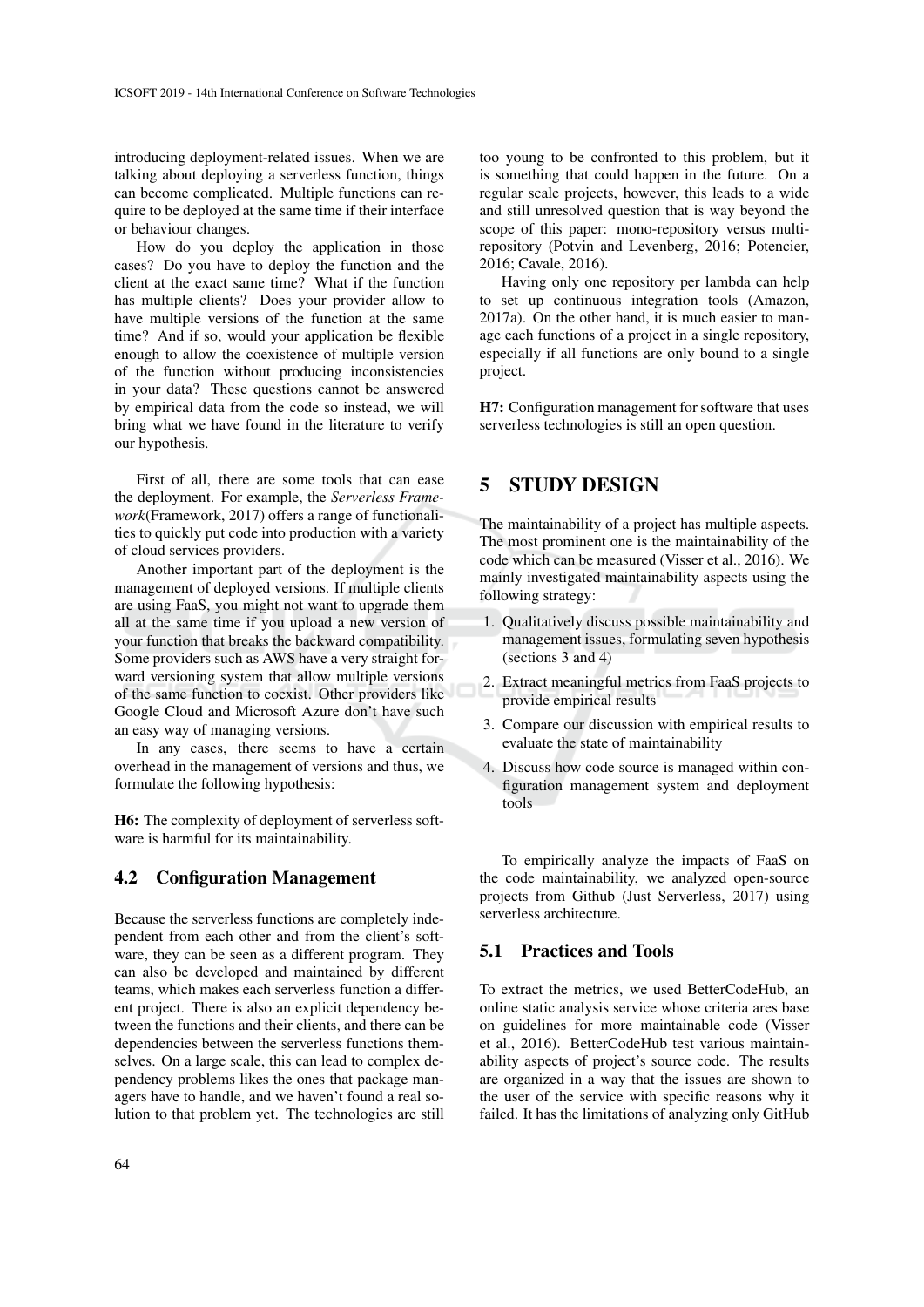projects and the size of the code base is limited to 100 KLOC in the free version. However, it was not a true limitation because of FaaS projects are usually small in terms of lines of code.

BetterCodeHub is used to test our hypothesis because it adopts the same guidelines criteria as SIG for evaluating the maintainability (Software Improvement Group, 2017; Visser et al., 2016). We can link our hypothesis to the guidelines using *Table 2*.

#### 5.2 Analyzed Serverless Projects

To test these hypotheses, we manually inspected a curated list of serverless projects and we filtered them based on the following criteria: (1) the project must be based on the function-as-a-Service pattern; (2) the project must be of a non-trivial in complexity and in size; (3) the project must be analyzable by Better-CodeHub.

With theses criteria, we found 25 projects (table 3) varying from 1 function to 95 functions. We note that the project with only one function has been accepted due to its complexity. It is an SSH certificate authority with test coverage (Netflix, 2017). The projects are chosen to be as diverse as possible. We need to use projects from different authors and with different scope in order to ensure that the results won't be biased.

To find the number of functions, a manual inspection must be done. Depending on the framework and its version, the information about them is not at the same place. For example, the serverless framework is using a yml configuration file after the version 1.0 to manage every function (Serverless Inc., 2017).

### 6 RESULTS

All these results have been compiled in *Table 3*. The biggest offenders for the guidelines in the selected projects are the size and simplicity of units, the duplication of codes and the size of the parameters. The modules and components guidelines are nearly complying.

Finally, the sum of all metrics can be reported to the initial characteristics of maintainability as shown on *Table 4* and discussed in the next section of this paper.

Our results show that most of analyzed projects separate concerns in modules, Couple Architecture Components Loosely, keep architecture components balanced, keep the codebase small, and Write Clean Code. However (1) 88% (22/25) of analyzed projects do not write short units of code; (2) 60% of projects

(15/25) write complex units of code and 52% (13/25)do not use well automated tests; finaly (3) 60% (15/25) tend to have complex unit interfaces.

### 7 DISCUSSION

With theses results in mind, we discuss the aspects of maintainability and management, evaluating our hypotheses.

#### 7.1 Modularity

H1: Software that use serverless technologies have a low module coupling, their components are well balanced and are independent. Thus, it complies with the modularity aspect of maintainability.

Serverless Programming is at its core a way to make services. We expect theses small services to increase modularity compared to a monolithic multilayer application (Shadija et al., 2017). They ensure a strong separation of the different behaviours with an interface and that they are all self-contained. Thus we are not surprised that our results seem to confirm a good modularity. All the different criteria for the first hypothesis are validated on the majority of the projects analyzed.

*Software that use serverless technologies have a low module coupling, their components are well balanced and are independent.*

### 7.2 Reusability

 $\overline{a}$ 

✝

✄

 $\overline{a}$ 

H2: Software that use serverless technologies have small units of code with a small interface.

It seems that serverless projects tend to have big units of code and the majority of the analyzed projects do not respect the required criteria. However, we note that a bigger project, such as MoonMail, does not mean a greater chance of facing this issue. Serverless architecture should not prevent code reusability. It's still possible to split the code in multiple small units of code that are reusable. But it doesn't enforce or encourage that so it needs to come from within.

*Serverless projects tend to have big units of code.*

#### 7.3 Analysability

H3: Software that use serverless architecture has a small serverless code base and small units of code but do have duplicate code.

Ĭ.

✁

☎

✆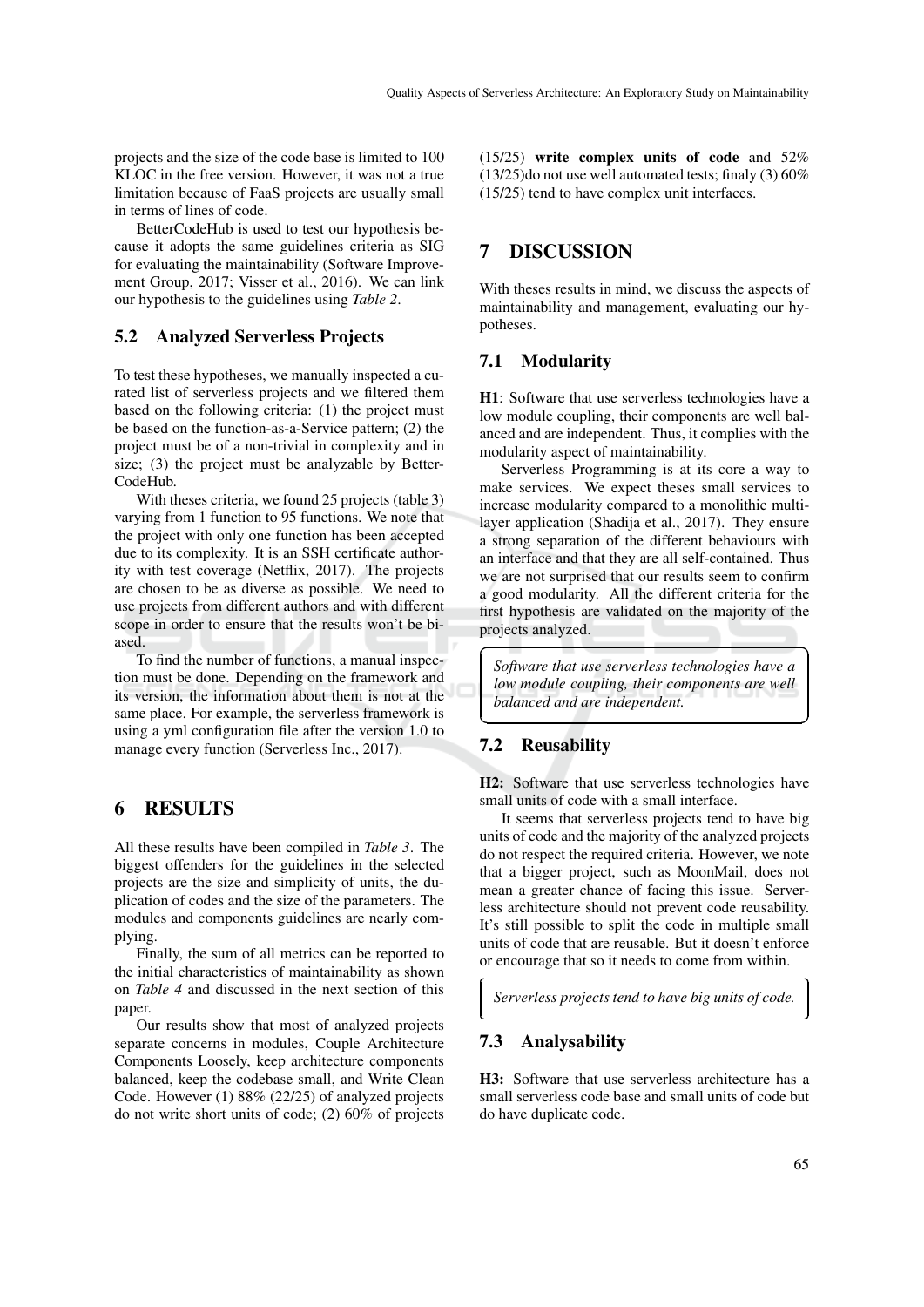|                                                           | Write Short Units of Code    | Write Simple Units of Code   | Write Code Once              | Keep Unit Interfaces Small                      | Separate Concerns in Modules | Couple Architecture Components Loosely  | Keep Architecture Components Balanced         | Keep Your Codebase Small                | Automate Tests               | Nite Clean Code |
|-----------------------------------------------------------|------------------------------|------------------------------|------------------------------|-------------------------------------------------|------------------------------|-----------------------------------------|-----------------------------------------------|-----------------------------------------|------------------------------|-----------------|
| microapps/MoonMail<br>jonatasschagas/langadventurebackend | $\overline{\checkmark}$<br>Х | $\overline{\checkmark}$<br>X | $\overline{\mathbf{x}}$<br>✓ | $\overline{\checkmark}$<br>$\checkmark$         | $\overline{\checkmark}$<br>✓ | $\overline{\checkmark}$<br>$\checkmark$ | $\overline{\checkmark}$<br>$\pmb{\mathsf{x}}$ | $\overline{\checkmark}$<br>$\checkmark$ | $\overline{\checkmark}$<br>X | $\checkmark$    |
| craftship/codebox-npm                                     | X                            | $\checkmark$                 | Х                            | Х                                               | ✓                            | $\checkmark$                            | $\checkmark$                                  | $\checkmark$                            | $\checkmark$                 | ✓               |
| C0k3/session                                              | X                            | X                            | Х                            | X                                               | ✓                            | X                                       | $\checkmark$                                  | ✓                                       | ✓                            | Х               |
| agentmilindu/Serverless-Pre-Register                      | X                            | X                            | X                            | $\checkmark$                                    | ✓                            | $\checkmark$                            | $\checkmark$                                  | $\checkmark$                            | X                            | ✓               |
| haw-itn/serverless-web-monitor                            | $\pmb{\mathsf{x}}$           | ✓                            | Х                            | Х                                               | ✓                            | $\checkmark$                            | $\checkmark$                                  | ✓                                       | X                            | ✓               |
| bart-blommaerts/serverless_garage                         | ✓                            | ✓                            | X                            | Х                                               | ✓                            | $\checkmark$                            | ✓                                             | ✓                                       | X                            | ✓               |
| michalsanger/serverless-facebook-messenger-bot            | Х                            | ✓                            | Х                            | X                                               | ✓                            | ✓                                       | ✓                                             | ✓                                       | X                            | ✓               |
| laardee/serverless-authentication-boilerplate             | $\pmb{\mathsf{x}}$           |                              | ✓                            | $\checkmark$                                    | ✓                            | $\checkmark$                            | ✓                                             | $\checkmark$                            | $\checkmark$                 | ✓               |
| airbnb/binaryalert                                        | $\checkmark$                 |                              | ✓                            | ✓                                               | $\checkmark$                 | $\checkmark$                            | $\checkmark$                                  | $\checkmark$                            | ✓                            | ✓               |
| airbnb/streamalert                                        | Х                            | Х                            | ✓                            | Х                                               | ✓                            | ✓                                       | ✓                                             | ✓                                       | ✓                            | ✓               |
| Netflix/bless                                             | Х                            | $\boldsymbol{x}$             | ✓                            | X                                               | ✓                            | ✓                                       | ✓                                             | ✓                                       | ✓                            | ✓               |
| apache/incubator-openwhisk                                | Х                            | Х                            | ✓                            | X                                               | ✓                            | Х                                       | ✓                                             | ✓                                       | X                            | ✓               |
| fnproject/fn                                              | Х                            | X                            | ✓                            | X                                               | ✓                            |                                         | X                                             | ✓                                       | X                            |                 |
| capitalone/cloud-custodian<br>blockstack/blockstack-core  | X<br>X                       | Х<br>$\boldsymbol{x}$        | $\checkmark$<br>X            | $\pmb{\mathsf{x}}$<br>$\boldsymbol{\mathsf{x}}$ |                              | X                                       |                                               | $\checkmark$                            | $\checkmark$<br>J            |                 |
| adieuadieu/serverless-chrome                              | X                            | Х                            | ✓                            | Х                                               | ✓                            | ✓                                       | ✓                                             | ✓                                       | X                            | Х               |
| danilop/LambdAuth                                         | $\boldsymbol{\mathsf{x}}$    | $\pmb{\mathsf{x}}$           | Х                            | X                                               | ✓                            |                                         | ✓                                             | $\checkmark$                            | X                            |                 |
| serverless-heaven/serverless-webpack                      | Х                            | Х                            | X                            | ✓                                               | ✓                            | $\checkmark$                            | ✓                                             | ✓                                       | ✓                            | ✓               |
| bcongdon/corral                                           | X                            | ✓                            | ✓                            | X                                               | ✓                            | ✓                                       | ✓                                             | ✓                                       | ✓                            | ✓               |
| awslabs/aws-serverless-auth-reference-app                 | Х                            | ✓                            | Х                            | X                                               | ✓                            | ✓                                       | ✓                                             | ✓                                       | X                            | ✓               |
| open-lambda/open-lambda                                   | $\pmb{\mathsf{x}}$           | Х                            | $\checkmark$                 | X                                               | ✓                            | $\checkmark$                            | $\boldsymbol{x}$                              | $\checkmark$                            | X                            | X               |
| 0x4D31/honeyLambda                                        | X                            | X                            | ✓                            | ✓                                               | ✓                            | $\checkmark$                            | X                                             | $\checkmark$                            | $\boldsymbol{x}$             | ✓               |
| amplify-education/serverless-domain-manager               | X                            | X                            | Х                            | ✓                                               | ✓                            | $\checkmark$                            | ✓                                             | $\checkmark$                            | $\checkmark$                 | ✓               |
| awslabs/serverless-photo-recognition                      | $\pmb{\mathsf{x}}$           | ✓                            | ✓                            | ✓                                               | ✓                            | ✓                                       | Х                                             | ✓                                       | Х                            | √               |
| Successes                                                 | $\overline{3}$               | $\overline{10}$              | $\overline{13}$              | $\overline{9}$                                  | $\overline{25}$              | $\overline{22}$                         | $\overline{20}$                               | $\overline{25}$                         | $\overline{12}$              | $\overline{22}$ |
| Failures                                                  | 22                           | 15                           | 12                           | 16                                              | $\boldsymbol{0}$             | 3                                       | 5                                             | $\Omega$                                | 13                           | 3               |

Table 3: BetterCodeHub guidelines applied on serverless projects.

Table 4: Validation of maintainability characteristics.

| Analysability            |   |
|--------------------------|---|
| Modifiability            |   |
| Testability              |   |
| Modularity               |   |
| Reusability              | x |
| Deployment               |   |
| Configuration management | x |

As expected, the duplication of code is an issue encountered in our analysis. Half the projects encountered this problem. As described in H2, the units of code are bigger than expected. Analysability may be an issue for serverless applications.

☎

✆

*Analysability may be an issue for serverless applications.*

# 7.4 Modifiability

 $\overline{a}$ 

✝

H4: Software that use serverless technologies tends to be easy to modify because it has simple units of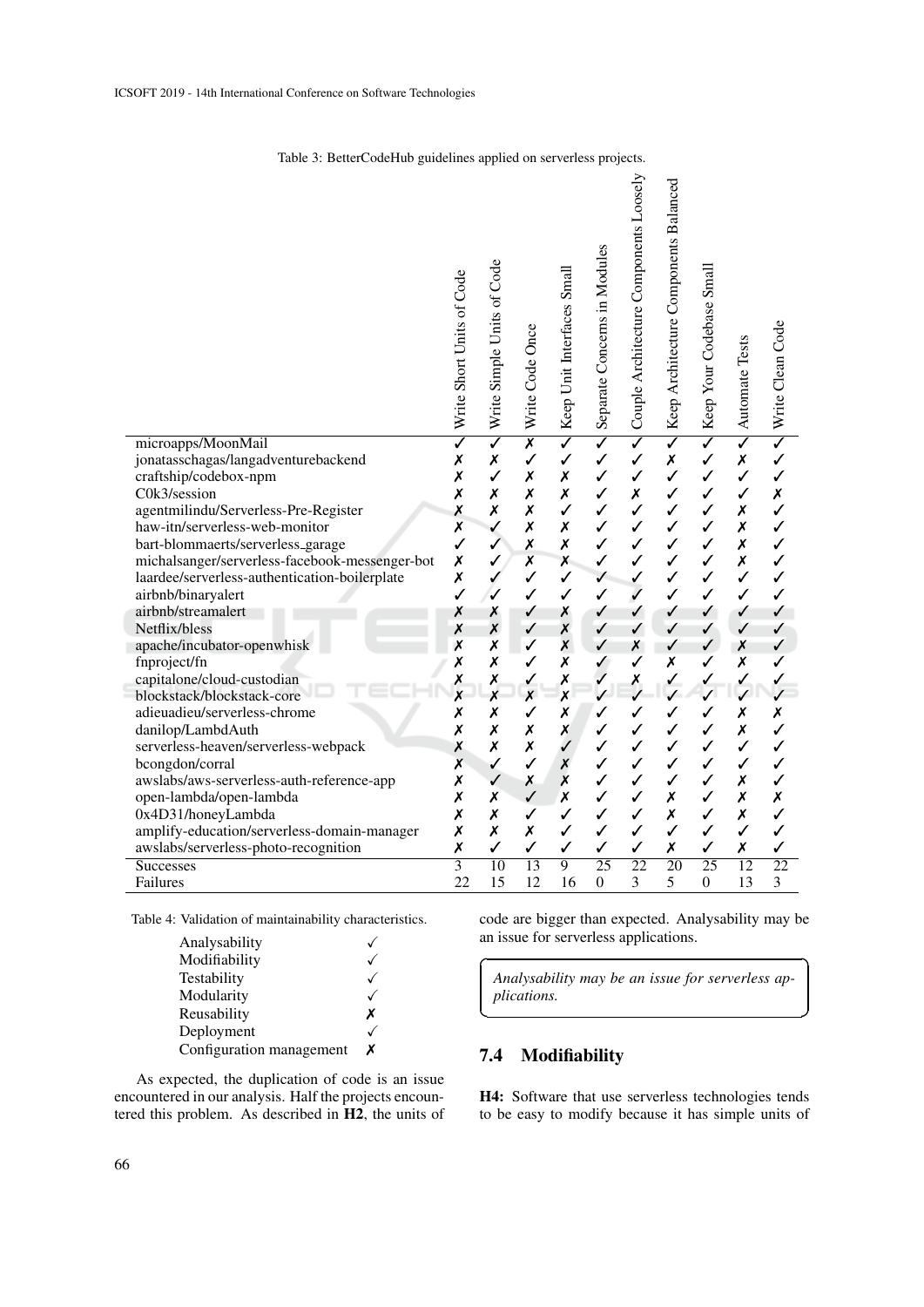code and low coupling. However, there is a lot of duplicated code.

It does not seem like serverless technologies tend to be easy to modify. The metric about simple units of code and code only being written once looses by a week margin. For example, the small authentication service done by Coca-Cola has big units of code containing all the logic of a public function. Since the projects and the use cases are fairly small, it may be tempting for developers to put everything in the same unit and not to split the code base correctly. It may become an issue with small projects which are scaling more than the initial scope.

*It is not clear whether serverless technologies tend to be easy to modify.*

### 7.5 Testability

 $\overline{a}$ 

✝

☛

 $\overline{\phantom{0}}$ 

H5: Software that use serverless technologies are easy to test because they have a small code base, they have simple units of code and they are made of independent components.

The code base is small and the components are independent. Still, we see a good advantage for testability in a FaaS application. Another aspect that is not covered by the results is the nature of a serverless application. Since every public function is contained and is run in a new runtime, the tests of a function are simplified because the combinations of possible states for a function are reduced. The dependencies are only coming from the input parameters and from external sources, like a database or from networking.

*Serverless technologies are easy to test because they have a small code base and they are made of independent components. Although tests are not always automated*

### 7.6 Deployment

H6: The complexity of deployment of serverless software is harmful for its maintainability.

While we have our worries about deployments, we are seeing solutions implemented by the producers and the frameworks to mitigate theses issues. For example, the serverless framework is offering important features to ease the deployment. They implemented a command line which deploy your functions on your environment. This ease and accelerate the process, which is important, but it permits automation and the use of configuration files reduce the possibilities of human errors during a deployment.

Listing 1: Example of a configuration file used in the Serverless Framework

```
s e r v i c e : s e r v i c e -name
provider:
  name : aws
  stage: beta
  region: us-west-2
```
☎

 $\overline{a}$ 

✝

✆

✟

✠

 $\overline{a}$ 

✝

Another important aspect is the possibility to choose a stage target, the targets can be things like beta, prod,  $v1$ ,  $v1_5$ ,  $v2$ , etc. This other feature gives the possibility to manager multiple versions of the same API and ensure compatibility between services which are not updated at the same time. (Serverless Inc., 2017).

*The deployment of serverless software is in general simplified by offering features to ease the deployment.*

### 7.7 Configuration Management

H7: Configuration management for software that uses serverless technologies is still an open question.

As mentioned in the previous section, there is still a large debate on many-repositories versus monorepository. The projects we analyzed always had all their functions in the same repository. This is in fact much easier to manage by developers and maintainers. Google argues about the reasons why they are using a single repository for most of their code and the specific branching strategy and development workflow they are using in order to make it work (Potvin and Levenberg, 2016). Other companies like amazon suggest breaking the project repository into smaller ones for large projects. (Workflow, 2017)

All of this seems to point to the facts that this is still an open question. Configuration management has a great impact on the deployment and development process and thus, on many aspects of software quality including maintainability.

*Serverless configuration management is an open question, and there is still a large debate on many-repositories versus mono-repository.*

#### 7.8 Research Opportunities

Serverless is a recent topic, and there are several research opportunities to explore.

☎

✆

☎

✆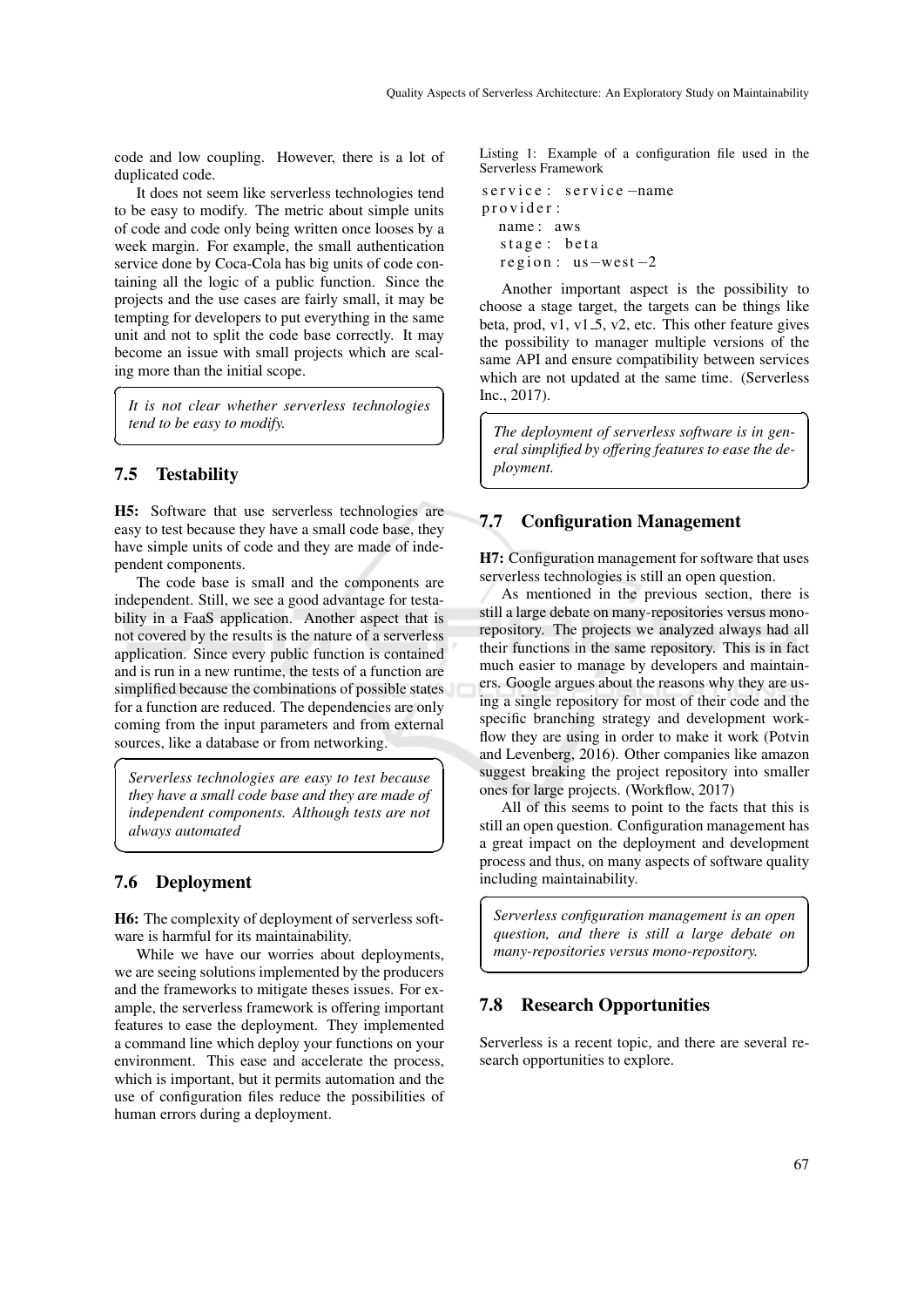Performance. This paper was mostly about only one aspect of software quality. Other quality factors such as performance of FaaS in general and between different providers could be a good tool to help the decision-making process of what component to put in a serverless function and with which provider. To go even deeper in performance, a cost benefices analysis (CBA) framework, based on the resources that can be saved, could be made for serverless function to help CTOs decide when to use this kind of technology.

Stability. Another important metric beyond the scope of this paper that could influence maintainability is the stability of the serverless functions over time. Raemaekers, Deursen and Visser (Raemaekers et al., 2012) have developed an interesting framework to analyze the stability of software over time that could probably be adapted to serverless functions.

Configuration Management. As found previously in this paper, configuration management for serverless technologies is still an open question. It would be interesting to point out the benefits and disadvantages of each configuration management solution for serverless technologies to guide technical managers and developers in the design of their solution.

Continuous Integration. Continuous integration has been made easy for monolithic projects with tools such as Jenkins. When it comes to serverless projects, in which multiple functions sometimes written in different languages can be used, it is not that clear on how to configure and perform continuous integration. This could be another interesting research question.

### 8 THREATS OF VALIDITY

One of the biggest issues with our analysis is the limited number of public projects using a serverless architecture. A lot of the projects we found are simple demos as trivial as an application printing "Hello World," which are unusable for research like ours. The projects that we analyzed for the most part contains fewer than 10 KLOC of code and may not be a good representation of maintainability on bigger projects. MoonMail was the biggest one we found, but probably companies are making bigger applications which are not open-source. However, this limitation is because an immaturity of serverless domain, and we are investigate the current state of practice in serverless domain. Thus, I plan redo this study in the

future to include more mature projects and also in not only open-source projects.

Another issue in our paper is the absence of empirical data on deployment. In this paper we analyzed about deployment in a qualitative way, however, no real data have been found on the subject.

Finally, the quality of your depends of Better-CodeHub outputs. That threats is mitigated because the tool is developed by experts in software quality, but more deep studies should be performed to confirm that claim.

#### 9 RELATED WORK

Serverless programming is quite new in the programming model world and there is not yet much academic literature about it and a lot of open questions on the subject.

Fox et al. (Fox et al., 2017) described serverless technologies and their evaluation as *immature* by pointing out the fact that serverless code is complicated to debug and the serverless debugging technologies are non-existent. They also stated that most serverless programs are not easily portable to another FaaS provider. Despite these drawbacks, serverless patterns tend to be much more scalable and costeffective.

A more recent paper (Baldini et al., 2017) brings up about the current trends and opened problems of serverless computing. At the moment, serverless platforms tend to limit developers to their specific ecosystem. This may change in the future as open source solutions such as *OpenLambda*(OpenLambda, 2016) appears and offer a framework which can deploy the solution of multiples cloud services. According to the article, the best use cases of FaaS are *CPU intensive* and *event-driven* applications. The best programming model for FaaS would be very similar to functional reactive programming, with small, stateless and idempotent functions. Finally, that paper pointed out some of interesting challenges that may influence the maintainability of serverless based solutions. These challenges include *deployment*, *composability* and *code granularity*.

Being relatively recent, serverless computing is just starting to see get some attention by the research community. A lot of the research has been trying to define what is serverless computing and Functionas-as-Service (FaaS) (Jonas et al., 2017)(Spillner, 2017)(Varghese and Buyya, 2017). Some work has been done to benchmark the performance of serverless architectures. It has been shown by (Jonas et al., 2017) that it is possible to build a model that is general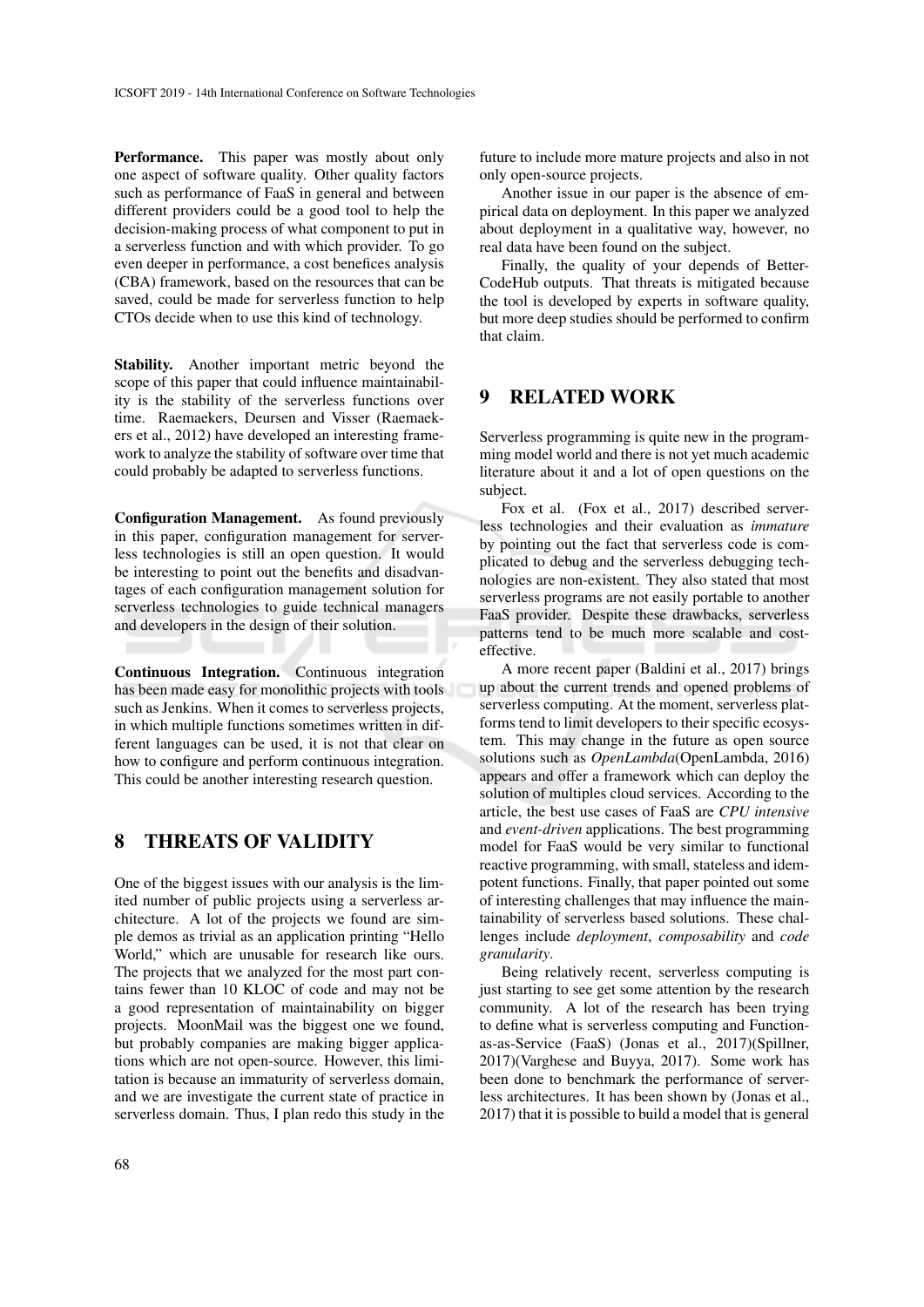enough to implement a number of distributed computing model such as Bulk synchronous parallel. In fact, they show that highly parallelizable operation, such as matrix multiplication, can be parallelized using lambda with very low bottleneck. More precisely, they built their own framework to serialize any highly parallelizable task and send them to an arbitrary number of workers on lambda. They show that the aggregates TFLOPS scale linearly with the number of workers. They also show that the read/write throughput scale also linearly with the number of workers. Finally, they break down the time taken for each phase of the lambda function. They show that the initialization bottleneck of the lambda is 15%. In certain application this bottleneck can be considerable.

Malawski et al. (Malawski et al., 2018) they compare the serverless architecture with the HyperFlow architecture and evaluate their benchmark on AWS, Google Cloud and IBM OpenWhisk. They execute their benchmark on Mersenne Twister and Linpack. They compare the CPU resources allocated with respect to the memory allocated. They observe that the CPU resources allocated on AWS scale linearly with the memory allocated, where the CPU resources allocated does not scale linearly with the memory allocated on Google cloud framework. They also observe that AWS achieve over 30 GFLOPS where Google cloud tops at 17 GFLOPS. This difference is due to the hardware used on each platform.

### SCIENCE *A*ND

### 10 CONCLUSION

The goal of this paper was to determine whether or not the efforts of using serverless functions is worth in terms of software maintainability. We think that we have achieved this goal by providing an empirical analysis on metrics we could calculate on static code. While taking account of the threats to the validity of this study, we still see a tendency for an increase of maintainability in Function-as-a-Service architectures. We also wanted to promote more research on the subject and thus gave many ideas on possible future researches.

Our results show that more than 100% (25/25) of analyzed projects separate concerns in modules, Couple Architecture Components Loosely, keep architecture components balanced, keep the codebase small, and Write Clean Code. However (1) 88% (3/25) of analyzed projects do not write short units of code; (2) 60% of projects (15/25) write complex units of code and do not use well automated tests.

In fact, we found that (1) software that use serverless technologies have a low module coupling, their components are well balanced and are independent; (2) serverless projects tend to have big units of code; (3) analysability may be an issue for serverless applications; (4) it is not clear serverless technologies that tend to be easy to modify; (5) serverless technologies are easy to test because they have a small code base and they are made of independent components; (6) the deployment of serverless software is in general simplified by offering features to ease the deployment; and (7) serverless configuration management is an open question, and there is still a large debate on many-repositories versus mono-repository.

We also mentioned about deployment and configuration management, which are in many ways related to maintainability. We discussed on how deployment can be a challenge and what seems to be the possible solutions. We also found out that configuration management is still a debate.

Our major concerns for maintainability are on reusability and on configuration management. In the project we analyzed, there seems to have a lot of duplicated code and heavy units of code with big interfaces. It would be interesting to know if these bad tendencies are also seen in commercial projects that might make a heavier use of FaaS technologies.

We hope that more research will be done in the future on the subject to analyze subsequent, largescale applications that exist in a serverless way and in a regular way to compare our results. This way, we could really compare what the advantages and disadvantages brought by serverless architecture are in a more meaningful and precise way.

### REFERENCES

ECHN

- Amazon (2017a). Continuous integration deployment for aws lambda functions with jenkins and grunt. https: //aws.amazon.com/blogs. (Accessed on 10/17/2017).
- Amazon (2017b). Serverless computing amazon web services. https://aws.amazon.com/serverless/. (Accessed on 09/20/2017).
- Baldini, I., Castro, P. C., Chang, K., Cheng, P., Fink, S. J., Ishakian, V., Mitchell, N., Muthusamy, V., Rabbah, R. M., Slominski, A., and Suter, P. (2017). Serverless computing: Current trends and open problems. *CoRR*, abs/1706.03178.
- Boehm, B. W., Brown, J. R., and Lipow, M. (1976). Quantitative evaluation of software quality. In *Proceedings of the 2Nd International Conference on Software Engineering*, ICSE '76, pages 592–605, Los Alamitos, CA, USA. IEEE Computer Society Press.
- Cavale, A. (2016). Our journey to microservices and a mono repository. https://www.shippable.com/index.html.